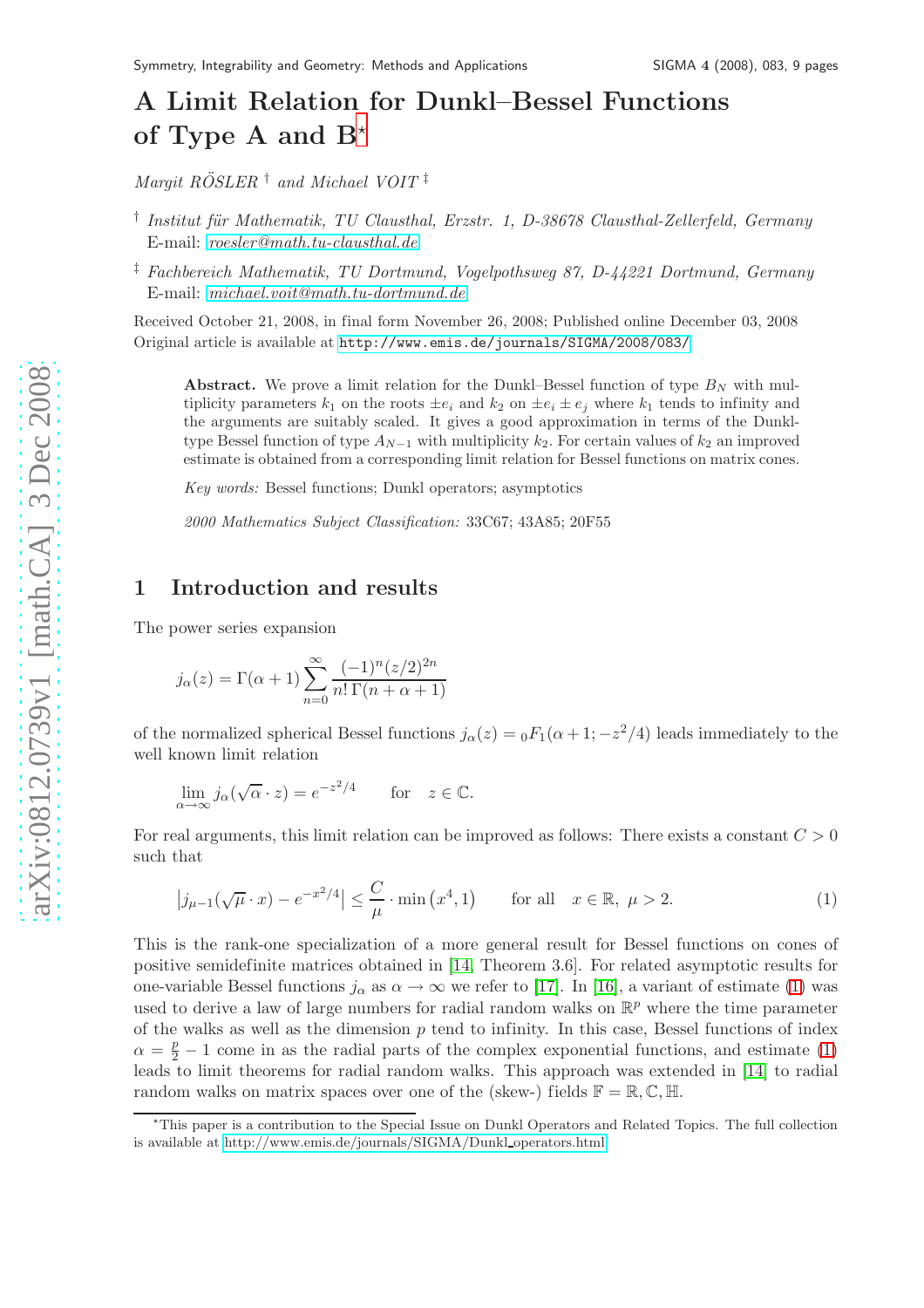In the present note we derive a further multidimensional extension of [\(1\)](#page-0-1), namely for certain Bessel functions of Dunkl-type; see [\[3,](#page-7-0) [11\]](#page-7-1) for an introduction to Dunkl theory and [\[10\]](#page-7-2) for the associated Bessel functions. More precisely, we shall prove that under suitable normalization of the arguments, the Bessel function  $J_{(k_1,k_2)}^B$  of type  $B_q$  converges to the Bessel function  $J_{k_2}^A$ of type  $A_{q-1}$  where the multiplicity parameter  $k_2$  (on the roots  $\pm e_i \pm e_j$ ) is fixed and  $k_1$  (on the roots  $\pm e_i$ ) tends to infinity. The obtained estimate is optimal for small arguments, but for large arguments it is weaker than [\(1\)](#page-0-1) and the corresponding result in [\[14\]](#page-8-0) for Bessel functions of matrix argument. This is due to the fact that the proofs of [\(1\)](#page-0-1) and its matrix version in [\[14\]](#page-8-0) rely on some explicit integral representation of the Bessel functions which is as far not available for Dunkl-type Bessel functions in general. Nevertheless, our limit result should be of some interest in its own. In the following, we state our limit results. Proofs will be given in Sections [2](#page-2-0) and [3.](#page-5-0)

We first recapitulate the necessary facts from Dunkl theory. We shall not go into details but refer the reader to [\[3,](#page-7-0) [11\]](#page-7-1) and [\[14\]](#page-8-0) for more background. For multivariable hypergeometric functions, see e.g. [\[1,](#page-7-3) [5\]](#page-7-4) and [\[8\]](#page-7-5). For a reduced root system  $R \subset \mathbb{R}^N$  and a multiplicity function  $k : R \to [0, \infty)$  (i.e. k is invariant under the action of the corresponding reflection group), we denote by  $E_k$  the corresponding Dunkl kernel and by  $J_k$  the Bessel function associated with R and  $k$  which is given by

$$
J_k(x,y) = \frac{1}{|W|} \sum_{w \in W} E_k(wx,y),
$$

where the sum is over the underlying reflection group W. Bessel functions associated with root systems generalize the spherical functions of flat symmetric spaces which occur for crystallographic root systems and specific discrete values of k. We shall be concerned with Bessel functions associated with root systems of type  $A$  and  $B$  which can be expressed in terms of Jack polynomial series. To be precise, let  $C_{\lambda}^{\alpha}$  denote the Jack polynomials of index  $\alpha > 0$  which are indexed by partitions  $\lambda = (\lambda_1 \geq \cdots \geq \lambda_N) \in \mathbb{N}_0^N$ , see [\[15\]](#page-8-3). The  $C^{\alpha}_{\lambda}$  are homogeneous of degree  $|\lambda| = \lambda_1 + \cdots + \lambda_N$  and can be normalized such that

<span id="page-1-0"></span>
$$
(x_1 + \dots + x_N)^k = \sum_{|\lambda| = k} C_{\lambda}^{\alpha}(x) \quad \text{for all} \quad k \in \mathbb{N}_0;
$$
 (2)

this normalization will be adopted here. For root system  $A_{N-1} = \{\pm (e_i - e_j) : i < j\} \subset \mathbb{R}^N$ , the multiplicity k is a single real parameter. Due to relations  $(3.22)$  and  $(3.37)$  of [\[2\]](#page-7-6), the associated Bessel function can be expressed as a generalized  $_0F_0$ -hypergeometric function,

<span id="page-1-1"></span>
$$
J_k^A(x,y) = {}_0F_0^{\alpha}(x,y) := \sum_{\lambda \ge 0} \frac{1}{|\lambda|!} \cdot \frac{C_{\lambda}^{\alpha}(x)C_{\lambda}^{\alpha}(y)}{C_{\lambda}^{\alpha}(1)} \quad \text{with} \quad 1 = (1,\ldots,1), \quad \alpha = 1/k,\tag{3}
$$

where  $\lambda \geq 0$  denotes that the sum is taken over all partitions  $\lambda = (\lambda_1 \geq \cdots \geq \lambda_N)$ . For root system  $B_N = {\pm e_i, \pm e_i \pm e_j : i < j}$ , the multiplicity is of the form  $k = (k_1, k_2)$  where  $k_1$ and  $k_2$  are the values on the roots  $\pm e_i$  and  $\pm e_i \pm e_j$  respectively. The associated Bessel function is given by

<span id="page-1-2"></span>
$$
J_k^B(x,y) = {}_0F_1^\alpha \left(\mu; \frac{x^2}{2}, \frac{y^2}{2}\right) \qquad \text{with} \quad \alpha = \frac{1}{k_2}, \quad \mu = k_1 + (N-1)k_2 + \frac{1}{2}, \tag{4}
$$

where  $x^2 := (x_1^2, ..., x_N^2)$  and

$$
{}_0F_1^{\alpha}(\mu; x,y):=\sum_{\lambda\geq 0}\frac{1}{(\mu)_{\lambda}^{\alpha}|\lambda|!}\cdot\frac{C_{\lambda}^{\alpha}(x)C_{\lambda}^{\alpha}(y)}{C_{\lambda}^{\alpha}(1)}.
$$

We denote by  $\langle \cdot, \cdot \rangle$  and  $|\cdot|$  the usual Euclidean scalar product and norm on  $\mathbb{R}^N$ . The main results of this note are as follows: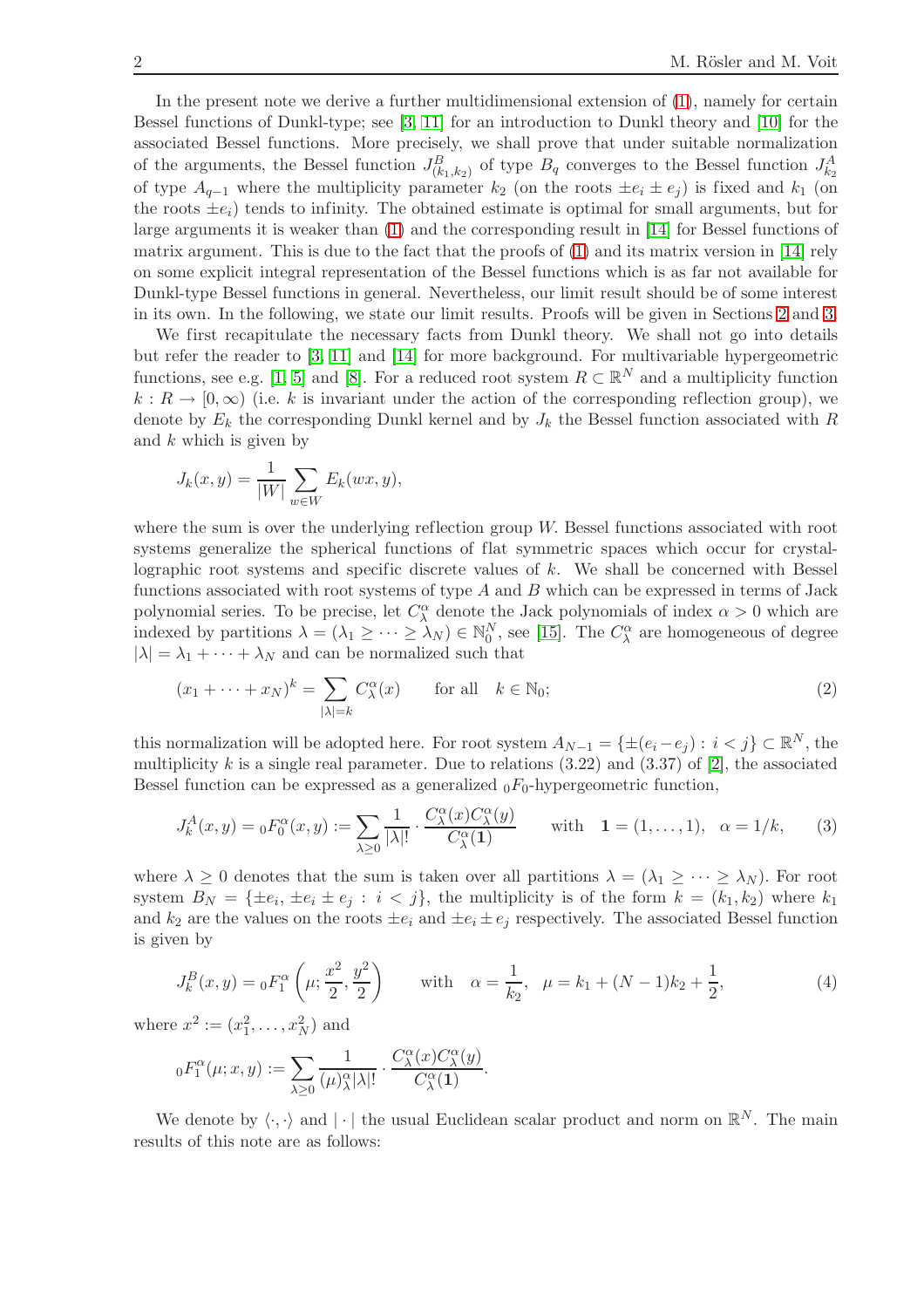<span id="page-2-2"></span>**Proposition 1.** Let  $N \geq 2$  and  $k_2 \geq 0$ . Then there exists a constant  $C = C(N, k_2) > 0$  such *that for all*  $k_1 \geq k_2(N-1)$ ,  $x, y \in \mathbb{R}^N$ , and  $\mu = k_1 + k_2(N-1) + \frac{1}{2}$ ,

$$
\left|J_{(k_1,k_2)}^B(2\sqrt{\mu}x,iy) - J_{k_2}^A(-x^2,y^2)\right| \leq \frac{C}{\mu} \cdot |x|^4|y|^4 \cdot e^{|x|^2|y|^2}.
$$

For certain values of  $k_2$ , this estimate can be improved as follows:

<span id="page-2-1"></span>**Proposition 2.** *Let*  $N \geq 2$  *and*  $k_2 \in \{0, \frac{1}{2}\}$  $\frac{1}{2}$ , 1, 2}. Then there exists a constant  $C = C(N, k_2) > 0$ *such that for all*  $k_1 \geq k_2(N-1)$ ,  $x, y \in \mathbb{R}^N$ , and  $\mu$  *as above,* 

$$
\left|J_{(k_1,k_2)}^B(2\sqrt{\mu}x,iy) - J_{k_2}^A(-x^2,y^2)\right| \leq \frac{C}{\mu} \cdot \min\left(|x|^4|y|^4,1\right).
$$

In contrast to the previous estimate which is only locally uniform, this estimate is uniform in x and y. For x, y close to 0, it gives the same rate of convergence for  $\mu \to \infty$ . We conjecture that Proposition [2](#page-2-1) is actually correct for all  $k_2 \geq 0$ , and that a similar estimate is valid for the associated Dunkl kernels of type A and type B.

### <span id="page-2-0"></span>2 Proof of Proposition [2](#page-2-1)

#### 2.1 The case  $k_2 = 0$

The argumentation in this case is different from that in the remaining cases and based on a reduction to the rank one case. Indeed, the Dunkl operators of type B with multiplicity  $(k_1, 0)$ may be regarded as Dunkl operators for the reflection group  $\mathbb{Z}_2^N$  and multiplicity  $k_1 =: k$ . Thus the Dunkl kernel  $E_{(k,0)}^B$  factorizes as  $E_{(k,0)}^B(x,y) = \prod_{l=1}^N E_k^{\mathbb{Z}_2}$  $\binom{m}{k}(x_l, y_l)$  and the associated Bessel function is given by

$$
J_{(k,0)}^B(x,y) = \frac{1}{N!} \sum_{w \in S_N} G_k(wx,y), \quad \text{where} \quad G_k(x,y) = \prod_{l=1}^N J_k^{\mathbb{Z}_2}(x_l, y_l)
$$

and  $J_k^{\mathbb{Z}_2}$  $\mathbb{Z}_k^2$  is the Bessel function for root system  $\mathbb{Z}_2$  on  $\mathbb{R}$ , that is  $J_k^{\mathbb{Z}_2}$  $j_{k}^{2}(x,y) = j_{k-\frac{1}{2}}(ixy)$ . On the other hand, the type A Bessel function with multiplicity 0 is just

$$
J_0^A(x, y) = \frac{1}{N!} \sum_{w \in S_N} e^{\langle wx, y \rangle}.
$$

Thus

$$
\left|J_{(k,0)}^B(2\sqrt{\mu}x,iy) - J_0^A(-x^2,y^2)\right| \le \frac{1}{N!} \sum_{w \in S_N} \left|G_k(2\sqrt{\mu}wx,iy) - e^{-\langle (wx)^2, y^2 \rangle}\right|.
$$

Further, for  $x, y \in \mathbb{R}^N$ ,

$$
|G_k(2\sqrt{\mu}x, iy) - e^{-\langle x^2, y^2 \rangle}| = \Big| \prod_{l=1}^N j_{k-\frac{1}{2}}(2\sqrt{\mu}x_ly_l) - \prod_{l=1}^N e^{-x_l^2y_l^2}\Big|
$$
  

$$
\leq \sum_{l=1}^N |j_{k-\frac{1}{2}}(2\sqrt{\mu}x_ly_l) - e^{-x_l^2y_l^2}\Big|,
$$

where  $\mu = k + \frac{1}{2}$  and the last inequality is obtained by a telescope argument and the fact that the factors in both products are bounded by 1. By [\(1\)](#page-0-1), the last sum can be estimated by  $C'$  $\frac{C'}{\mu}$  · min(1, |x|<sup>4</sup>|y|<sup>4</sup>), and this yields the stated result.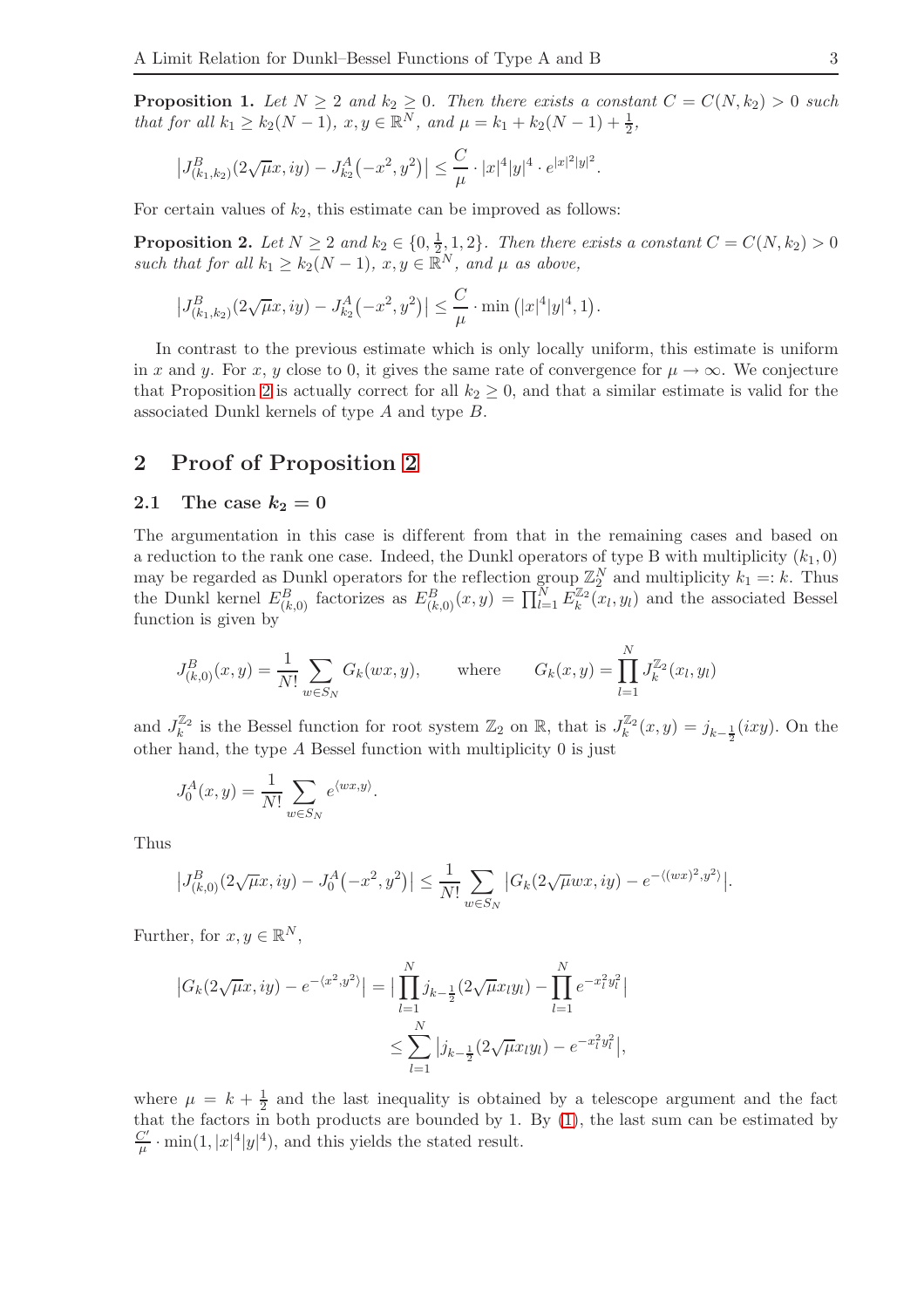## 2.2 The cases  $k_2 = \frac{1}{2}, 1, 2$

In these cases, the Bessel functions of type B are closely related with Bessel functions on the matrix cones  $\Pi_N = \Pi_N(\mathbb{F})$  of positive semidefinite  $N \times N$  matrices over  $\mathbb{F} = \mathbb{R}, \mathbb{C}, \mathbb{H}$  as explained in [\[12\]](#page-8-4). Using this connection, we shall derive Proposition [2](#page-2-1) from a corresponding result for Bessel functions on matrix cones in [\[14\]](#page-8-0).

We first recapitulate some facts about Bessel functions of matrix argument. Fix one of the skew-fields  $\mathbb{F} = \mathbb{R}, \mathbb{C}, \mathbb{H}$  with real dimension  $d = 1, 2, 4$ , respectively. The Bessel functions associated with the cone  $\Pi_N = \Pi_N(\mathbb{F})$  are defined in terms of its spherical polynomials which are indexed by partitions  $\lambda = (\lambda_1 \geq \cdots \geq \lambda_N) \in \mathbb{N}_0^N$  and given by

$$
\Phi_{\lambda}(X) = \int_{U_N} \Delta_{\lambda}(UXU^{-1})dU,
$$

where dU is the normalized Haar measure of the unitary group  $U_N = U_N(\mathbb{F})$  and  $\Delta_\lambda$  denotes the power function

$$
\Delta_{\lambda}(X) := \Delta_1(X)^{\lambda_1 - \lambda_2} \Delta_2(X)^{\lambda_2 - \lambda_3} \cdot \dots \cdot \Delta_N(X)^{\lambda_N}
$$

on the vector space  $H_N = \{X \in M_N(\mathbb{F}) : X = X^*\}$  of Hermitian  $N \times N$  matrices over  $\mathbb{F}$ . The  $\Delta_i(X)$  are the principal minors of the determinant  $\Delta(X)$ , see [\[4\]](#page-7-7) for details. There is a renormalization  $Z_{\lambda} = c_{\lambda} \Phi_{\lambda}$  with constants  $c_{\lambda} > 0$  depending on  $\Pi_N$  such that

$$
(\text{tr } X)^k = \sum_{|\lambda|=k} Z_{\lambda}(X) \quad \text{for all} \quad k \in \mathbb{N}_0,
$$

see Section XI.5 of [\[4\]](#page-7-7). By construction, the  $Z_{\lambda}$  are invariant under conjugation by  $U_N$  and thus depend only on the eigenvalues of their argument. More precisely, for  $X \in H_N$  with eigenvalues  $x = (x_1, \ldots, x_N) \in \mathbb{R}^N$ ,

$$
Z_{\lambda}(X) = C_{\lambda}^{\alpha}(x) \quad \text{with} \quad \alpha = \frac{2}{d},
$$

where the  $C^{\alpha}_{\lambda}$  are the Jack polynomials of index  $\alpha$  (cf. [\[4,](#page-7-7) [8,](#page-7-5) [13\]](#page-8-5)).

The Bessel functions on the cone  $\Pi_N$  are defined as  $_0F_1$ -hypergeometric series in terms of the  $Z_{\lambda}$ , namely

<span id="page-3-0"></span>
$$
J_{\mu}(X) = \sum_{\lambda \ge 0} \frac{(-1)^{|\lambda|}}{(\mu)_{\lambda} |\lambda|!} Z_{\lambda}(X),\tag{5}
$$

where the sum is over all partitions  $\lambda = (\lambda_1 \ge \cdots \ge \lambda_N) \in \mathbb{N}_0^N$  and  $(\mu)_{\lambda}$  denotes the generalized Pochhammer symbol

$$
(\mu)_{\lambda} = (\mu)_{\lambda}^{2/d} \quad \text{where} \quad (\mu)_{\lambda}^{\alpha} := \prod_{j=1}^{N} \left( \mu - \frac{1}{\alpha} (j-1) \right)_{\lambda_j} \quad (\alpha > 0).
$$

In [\(5\)](#page-3-0), the index  $\mu \in \mathbb{C}$  is supposed to satisfy  $(\mu)_{\lambda}^{\alpha} \neq 0$  for all  $\lambda \geq 0$ . If  $N = 1$ , then  $\Pi_1 = \mathbb{R}_+$  and the Bessel function  $\mathcal{J}_{\mu}$  is independent of d and given by a usual one-variable Bessel function,

$$
J_{\mu}\left(\frac{x^2}{4}\right) = j_{\mu-1}(x).
$$

There exist commutative convolution algebras (so-called hypergroup structures) on the cone  $\Pi_N$  with convolutions which depend on the parameter  $\mu$  and which have the Bessel functions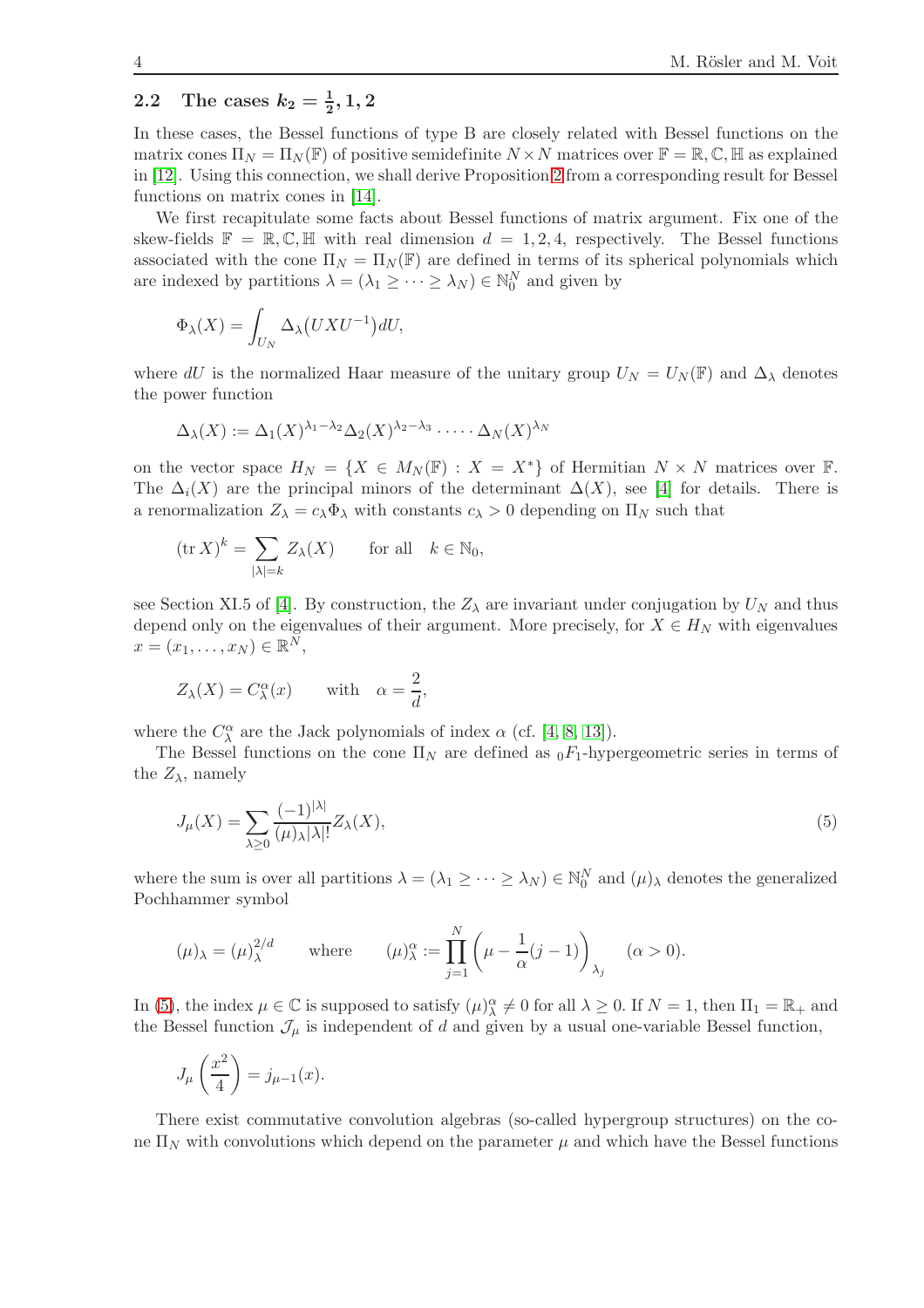$\varphi_Y(X) = \mathcal{J}_{\mu}(\frac{1}{4})$  $(\frac{1}{4}YX^2Y), Y \in \Pi_N$ , as characters. For details we refer to [\[12\]](#page-8-4). Moreover, the unitary group  $U_N$  acts by the usual conjugation  $X \mapsto UXU^{-1}$  on  $\Pi_N$  as a compact group of hypergroup automorphisms, i.e., these conjugations preserve these convolution structures. As shown in [\[12\]](#page-8-4), this observation induces a further commutative hypergroup structure on the associatd orbit space  $\Pi_N^{U_N}$  where this space may obviously be identified with the the set of all possible eigenvalues of matrices from  $\Pi_N$  ordered by size, i.e. on the  $B_N$ -Weyl chamber

$$
\Xi_N = \big\{ x = (x_1, \ldots, x_N) \in \mathbb{R}^N : x_1 \geq \cdots \geq x_N \geq 0 \big\}.
$$

The characters of this hypergroup are given by the  $U_N$ -means

<span id="page-4-0"></span>
$$
\psi_y(x) = \int_{U_N} \mathcal{J}_\mu \left( \frac{1}{4} y U x^2 U^{-1} y \right) dU = J^B_{k(\mu, d)}(x, iy), \qquad x, y \in \Xi_N,
$$
\n
$$
(6)
$$

where

$$
k(\mu, d) := \big(\mu - (d(N - 1) + 1)/2, d/2\big)
$$

and elements from  $\Xi_N$  are identified with diagonal matrices in the natural way. For details, see Section 4 of [\[12\]](#page-8-4). We shall now deduce the claimed estimate for  $J_k^B$  from the estimate for the Bessel functions  $J_{\mu}$  on the cone  $\Pi_N$  mentioned in the introduction. Indeed, according to Theorem 3.6 of [\[14\]](#page-8-0) there exists a constant  $C = C(N, d) > 0$  such that for all  $\mu > d(2N - 1) + 1$ and  $X \in \Pi_N$ ,

$$
\left|J_{\mu}(\mu X) - e^{-\operatorname{tr} X}\right| \leq \frac{C}{\mu} \cdot \min\bigl(1, (\operatorname{tr} X)^2\bigr).
$$

In view of [\(6\)](#page-4-0), this leads to the following estimate for the Dunkl-type Bessel function  $J_{k(\mu,d)}^B$ :

$$
\left| J_{k(\mu,d)}^B(2\sqrt{\mu}x,iy) - \int_{U_N} e^{-\text{tr}(yUx^2U^{-1}y)} dU \right| \leq \frac{C}{\mu} \cdot \min(1, S(x,y)),
$$

where

$$
S(x,y) = \int_{U_N} |\text{tr}(yUx^2U^{-1}y)|^2 dU \le \int_{U_N} \text{tr}(y^4) \cdot \text{tr}(Ux^4U^{-1}) dU = |x^2|^2 |y^2|^2 \le |x|^4 |y|^4.
$$

On the other hand, the Jack polynomials  $C^{\alpha}_{\lambda}$  with  $\alpha = 2/d$  satisfy the product formula

$$
\frac{C^{\alpha}_{\lambda}(x^2)C^{\alpha}_{\lambda}(y^2)}{C^{\alpha}_{\lambda}(1)} = \int_{U_N} C^{\alpha}_{\lambda}(yUx^2U^{-1}y)dU \quad \text{for} \quad x, y \in \Xi_N.
$$

This follows from a corresponding product formula for the spherical polynomials, see Proposi-tion 5.5 of [\[5\]](#page-7-4). Thus by equation [\(2\)](#page-1-0) we further obtain, with  $\alpha = 2/d$ ,

<span id="page-4-1"></span>
$$
\int_{U_N} e^{-\text{tr}(yUX^2U^{-1}y)}dU = \sum_{\lambda \ge 0} \frac{1}{|\lambda|!} \int_{U_N} C_{\lambda}^{\alpha} \left(-yUx^2U^{-1}y\right) dU
$$
\n
$$
= \sum_{\lambda \ge 0} \frac{1}{|\lambda|!} \frac{C_{\lambda}^{\alpha}(-x^2)C_{\lambda}^{\alpha}(y^2)}{C_{\lambda}^{\alpha}(1)} = {}_0F_0^{\alpha}(-x^2, y^2),\tag{7}
$$

which implies the assertion.

**Remark 1.** The integral on the left side of formula [\(7\)](#page-4-1) is of Harish-Chandra type. If  $\mathbb{F} = \mathbb{C}$ , then by Theorem II.5.35 of [\[6\]](#page-7-8) it can be written as an alternating sum

$$
\int_{U_N} e^{-\text{tr}(yUx^2U^{-1}y)}dU = \frac{\prod_{j=1}^{N-1} j!}{\pi(x^2)\pi(y^2)} \sum_{w \in S_N} \text{sgn}(w)e^{-\langle x^2, wy^2 \rangle},
$$

where  $\pi(x) = \prod_{i < j} (x_i - x_j)$  is the fundamental alternating polynomial.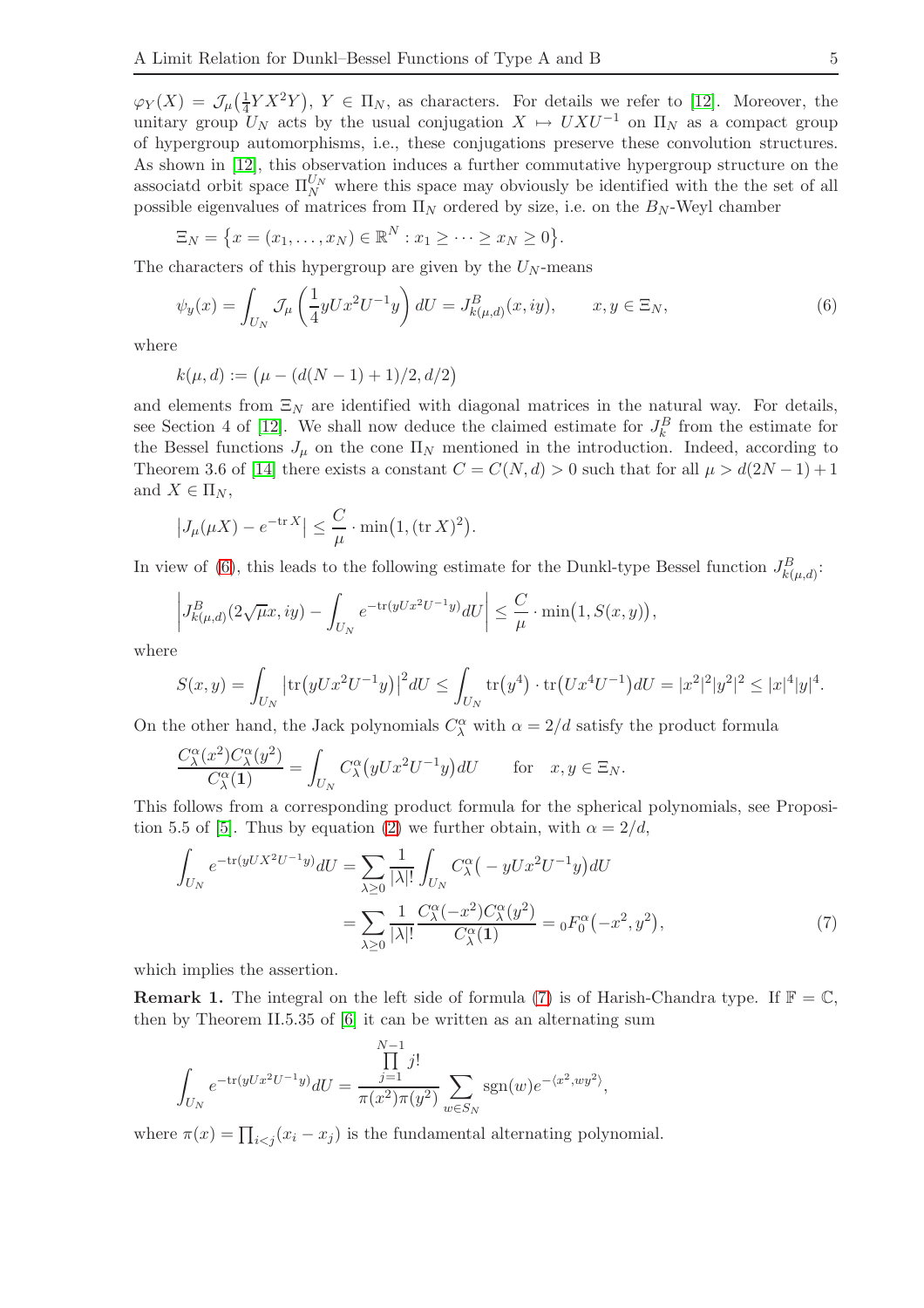## <span id="page-5-0"></span>3 Proof of Proposition [1](#page-2-2)

We now turn to the proof of Proposition [1](#page-2-2) which is based on the power series representations [\(3\)](#page-1-1) and [\(4\)](#page-1-2) for the Bessel functions of type A and B. The proof is similar to the corresponding result for Bessel functions on matrix cones in [\[14\]](#page-8-0). We start with an observation about Jack polynomials.

<span id="page-5-2"></span>**Lemma 1.** *For all*  $x, y \in \mathbb{R}^N$ *,*  $m \in \mathbb{N}$ *, and*  $\alpha > 0$ *,* 

$$
\sum_{\lambda; |\lambda|=m} \frac{C_{\lambda}^{\alpha}(x^2) C_{\lambda}^{\alpha}(y^2)}{C_{\lambda}^{\alpha}(1)} \le |x|^{2m} |y|^{2m}.
$$

**Proof.** As shown in [\[9\]](#page-7-9), the  $C^{\alpha}_{\lambda}$  are nonnegative linear combinations of monomials. Therefore,

$$
C^{\alpha}_{\lambda}(x^2) = \sum_{\nu; |\nu| = |\lambda|} c_{\lambda,\nu} x^{2\nu}
$$

with coefficients  $c_{\lambda,\nu} \geq 0$ , and

$$
\frac{C^{\alpha}_{\lambda}(x^{2})}{C^{\alpha}_{\lambda}(1)} = \sum_{\nu; |\nu|=|\lambda|} \tilde{c}_{\lambda,\nu} x^{2\nu}
$$

with suitable  $\tilde{c}_{\lambda,\nu} \ge 0$  where  $\sum_{\nu;|\nu|=|\lambda|} \tilde{c}_{\lambda,\nu} = 1$ . As  $C^{\alpha}_{\lambda}(y^2) \ge 0$  and  $\sum_{|\lambda|=m} C^{\alpha}_{\lambda}(y^2) = |y|^{2m}$ , we conclude that

$$
\sum_{\lambda; |\lambda|=m} \frac{C^{\alpha}_{\lambda}(x^2) C^{\alpha}_{\lambda}(y^2)}{C^{\alpha}_{\lambda}(1)} = \sum_{\lambda, \nu; |\nu|=|\lambda|=m} \tilde{c}_{\lambda, \nu} x^{2\nu} \cdot C^{\alpha}_{\lambda}(y^2) \le |x|^{2m} \cdot \sum_{\lambda, \nu; |\nu|=|\lambda|=m} \tilde{c}_{\lambda, \nu} C^{\alpha}_{\lambda}(y^2)
$$

$$
= |x|^{2m} \cdot \sum_{\lambda; |\lambda|=m} C^{\alpha}_{\lambda}(y^2) = |x|^{2m} |y|^{2m}
$$

as claimed.

<span id="page-5-3"></span>**Lemma 2.** Let  $\lambda = (\lambda_1, ..., \lambda_N) \geq 0$  be a partition, and choose  $k_2 \geq 0$  and  $k_1 \geq k_2(N-1)$ . *Then for*  $\mu := k_1 + k_2(N-1) + 1/2$ , the Pochhammer symbol  $(\mu)_{\lambda} := (\mu)_{\lambda}^{1/k_2}$  $\lambda^{1/\kappa_2}$  satisfies

$$
\left|1 - \frac{\mu^{|\lambda|}}{(\mu)_{\lambda}}\right| \le \frac{1}{3} 2^{N(N-1)(k_2+1)/2} \cdot (1 + k_2(N-1)) \cdot \frac{|\lambda|^2}{k_1}.
$$

**Proof.** Consider  $(\mu)_{\lambda} = \prod_{j=1}^{N} (\mu - k_2(j-1))_{\lambda_j}$ . In this  $|\lambda|$ -fold product, each factor can be estimated below by  $\mu - k_2(N-1) = k_1 + 1/2 \ge \mu/2$  due to our assumptions. Moreover, precisely

$$
(0+1+\cdots+(N-1))\lceil k_2 \rceil = \frac{N(N-1)}{2} \cdot \lceil k_2 \rceil =: r
$$

of these factors are smaller than  $\mu$ . We thus conclude that

$$
(\mu)_{\lambda} \ge (\mu/2)^r \mu^{|\lambda|-r} \ge 2^{-N(N-1)(k_2+1)/2} \cdot \mu^{|\lambda|},
$$

and thus

<span id="page-5-1"></span>
$$
\mu^{|\lambda|} / (\mu)_{\lambda} \le 2^{N(N-1)(k_2+1)/2}.
$$
\n(8)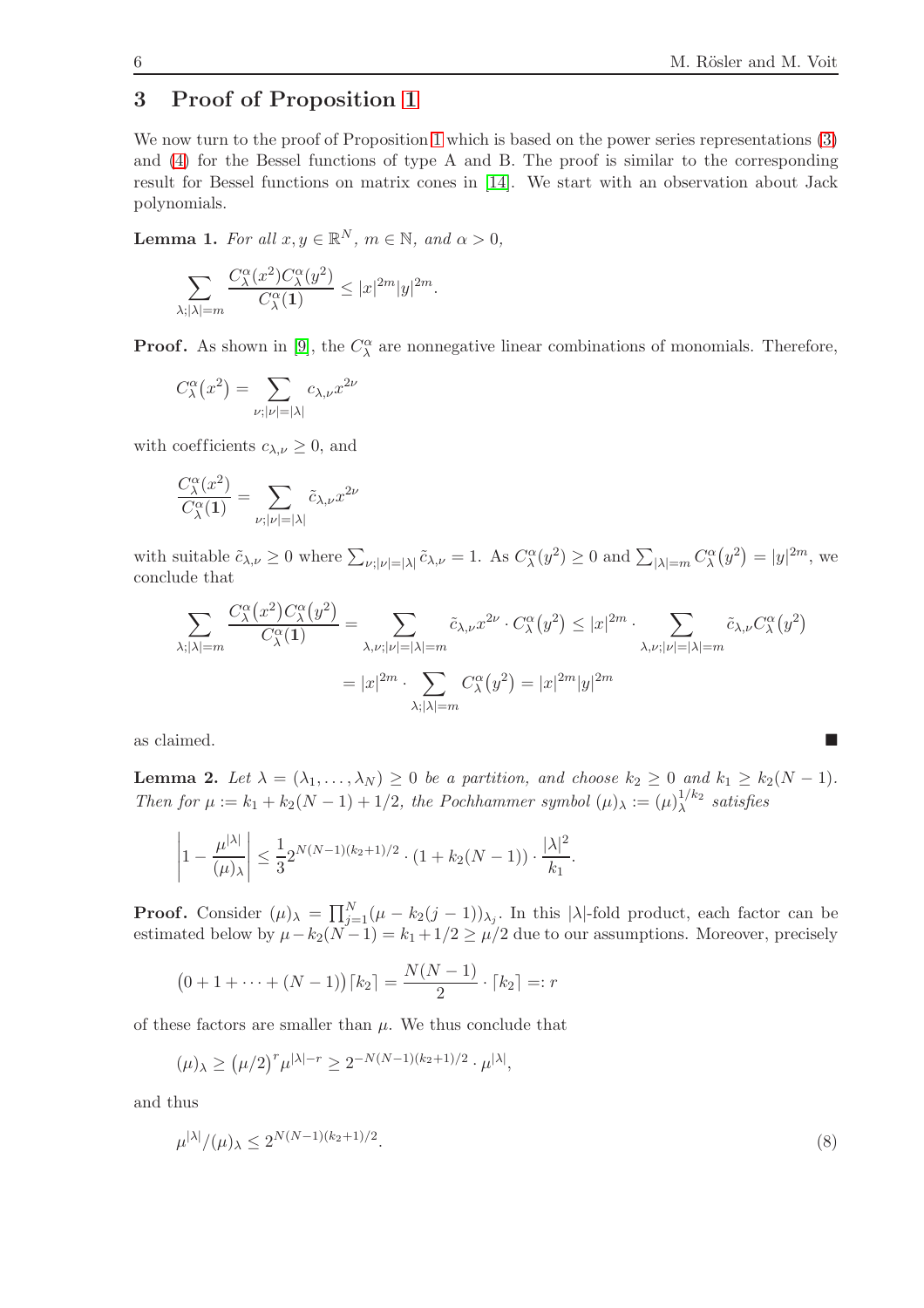We next prove by induction on the length  $|\lambda|$  that for  $k_1 \geq k_2(N-1)$ ,

<span id="page-6-0"></span>
$$
\left|1 - \frac{\mu^{|\lambda|}}{(\mu)_{\lambda}}\right| \le \frac{\frac{1}{3}2^{N(N-1)(k_2+1)/2}}{\mu - k_2(N-1)} \cdot (1 + k_2(N-1)) \cdot |\lambda|^2. \tag{9}
$$

As  $\mu - k_2(N-1) \geq k_1$ , this will imply the lemma. In fact, for  $k = 0, 1$ , the left hand side of [\(9\)](#page-6-0) is equal to zero, while the right-hand side is nonnegative. For the induction step, consider a partition  $\lambda$  of length  $|\lambda| \geq 2$ . Then there is a partition  $\lambda$  with  $|\tilde{\lambda}| = |\lambda| - 1$  for which there exists precisely one  $j = 1, ..., N$  with  $\lambda_j = \tilde{\lambda}_j + 1$  while all the other components are equal. Hence, if we assume the inequality to hold for  $\lambda$  and use [\(8\)](#page-5-1) as well as the abbreviation  $c := \frac{2}{3}(1 + k_2(N - 1)),$  we obtain

$$
\left|1 - \frac{\mu^{|\lambda|}}{(\mu)_{\lambda}}\right| = \left|1 - \frac{\mu^{|\lambda|-1}}{(\mu)_{\bar{\lambda}}} + \frac{\mu^{|\lambda|-1}}{(\mu)_{\bar{\lambda}}} - \frac{\mu^{|\lambda|}}{(\mu)_{\lambda}}\right|
$$
  
\n
$$
\leq \frac{c}{\mu - k_2(N-1)} \cdot 2^{N(N-1)(k_2+1)/2-1} \cdot (|\lambda| - 1)^2
$$
  
\n
$$
+ \frac{\mu^{|\lambda|-1}}{(\mu)_{\bar{\lambda}}} \cdot \left|1 - \frac{\mu}{\mu - k_2(j-1) + \lambda_j - 1}\right|
$$
  
\n
$$
\leq \frac{c}{\mu - k_2(N-1)} \cdot 2^{N(N-1)(k_2+1)/2-1} \cdot (|\lambda| - 1)^2
$$
  
\n
$$
+ 2^{N(N-1)(k_2+1)/2} \cdot \frac{|-k_2(j-1) + \lambda_j - 1|}{\mu - k_2(j-1) + \lambda_j - 1}
$$
  
\n
$$
\leq \frac{2^{N(N-1)(k_2+1)/2-1}}{\mu - k_2(N-1)} \cdot (c(|\lambda| - 1)^2 + 2k_2(N-1) + 2|\lambda| - 2)
$$
  
\n
$$
\leq \frac{2^{N(N-1)(k_2+1)/2-1}}{\mu - k_2(N-1)} \cdot c|\lambda|^2
$$

for  $|\lambda| \geq 2$ . Notice that the choice of the constant c is made in order to ensure that the last inequality holds for  $|\lambda| \ge 2$ , which is easily checked by an elementary calculation. This completes the proof. the proof.

We are now ready to prove Proposition [1.](#page-2-2)

Proof of Proposition [1.](#page-2-2) We use the power series [\(3\)](#page-1-1) and [\(4\)](#page-1-2) of the Dunkl–Bessel kernels of type A and B in terms of the Jack polynomials  $C^{\alpha}_{\lambda}$  and the fact that the  $C^{\alpha}_{\lambda}$  are homogeneous of degree  $|\lambda|$ . We thus obtain

$$
J_{(k_1,k_2)}^B(2\sqrt{\mu}x,iy) - J_{k_2}^A(-x^2,y^2) = \sum_{\lambda \ge 0} \frac{(-1)^{|\lambda|}}{|\lambda|!} \left(\frac{\mu^{|\lambda|}}{(\mu)_{\lambda}} - 1\right) \frac{C_{\lambda}^{\alpha}(x^2) C_{\lambda}^{\alpha}(y^2)}{C_{\lambda}^{\alpha}(1)}.
$$

As

$$
(\mu)_{(1,0,\ldots,0)} = \mu, \qquad (\mu)_{(2,0,\ldots,0)} = \mu(\mu+1), \qquad \text{and} \qquad (\mu)_{(1,1,0,\ldots,0)} = \mu(\mu-k_2),
$$

the coefficients for  $|\lambda| \leq 1$  are zero, and we may write the above expansion as

$$
J_{(k_1,k_2)}^B(2\sqrt{\mu}x,iy) - J_{k_2}^A(-x^2,y^2) = R_2 + R_3
$$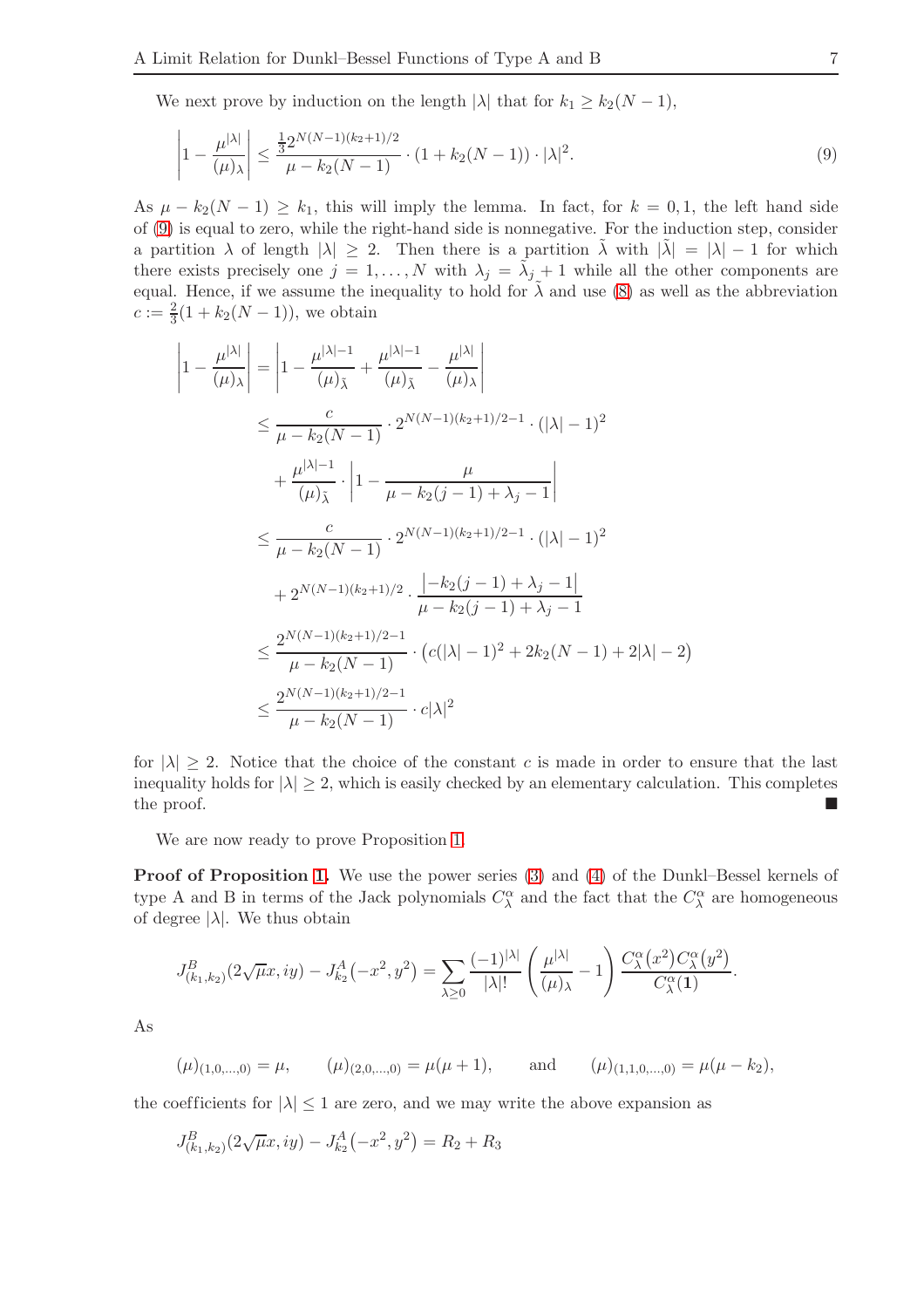with

$$
R_2 = \frac{1}{2} \left( \frac{\mu^2}{\mu(\mu+1)} - 1 \right) \frac{C_{(2,0,\dots,0)}^{\alpha}(x^2) C_{(2,0,\dots,0)}^{\alpha}(y^2)}{C_{(2,0,\dots,0)}^{\alpha}(1)} + \frac{1}{2} \left( \frac{\mu^2}{\mu(\mu-k_2)} - 1 \right) \frac{C_{(1,1,0,\dots,0)}^{\alpha}(x^2) C_{(1,1,0,\dots,0)}^{\alpha}(y^2)}{C_{(1,1,0,\dots,0)}^{\alpha}(1)}
$$

and

$$
R_3 = \sum_{m \geq 3} \frac{(-1)^m}{m!} \sum_{|\lambda|=m} \left( \frac{\mu^m}{(\mu)_{\lambda}} - 1 \right) \cdot \frac{C_{\lambda}^{\alpha}(x^2) C_{\lambda}^{\alpha}(y^2)}{C_{\lambda}^{\alpha}(1)}.
$$

It now follows from Lemma [1](#page-5-2) that under our assumptions on  $k_1$  and  $k_2$ ,

$$
|R_2| \leq \frac{C_2}{\mu} \cdot \sum_{|\lambda|=2} \frac{C_\lambda^{\alpha}(x^2) C_\lambda^{\alpha}(y^2)}{C_\lambda^{\alpha}(1)} \leq C_2 \frac{|x|^4 |y|^4}{\mu}
$$

with some  $C_2 > 0$ . Moreover, Lemmata [2](#page-5-3) and [1](#page-5-2) imply that for a suitable constant  $C_3$ ,

$$
|R_3| \leq C_3 \sum_{m\geq 3} \frac{1}{m!} \frac{m^2}{\mu} \sum_{|\lambda|=m} \frac{C_{\lambda}^{\alpha}(x^2) C_{\lambda}^{\alpha}(y^2)}{C_{\lambda}^{\alpha}(1)} \leq C_3 \sum_{m\geq 3} \frac{m^2}{m!\mu} |x|^{2m} |y|^{2m}
$$
  

$$
\leq \frac{2C_3}{\mu} |x|^4 |y|^4 \cdot \sum_{m\geq 3} \frac{1}{(m-2)!} |x|^{2m-2} |y|^{2m-2} \leq \frac{2C_3}{\mu} |x|^4 |y|^4 \cdot e^{|x|^2|y|^2}.
$$

These estimates for  $R_2$  and  $R_3$  immediately imply the claimed results.

## <span id="page-7-3"></span>References

- <span id="page-7-6"></span>[1] Baker T.H., Forrester P.J., The Calogero–Sutherland model and generalized classical polynomials, Comm. Math. Phys. 188 (1997), 175–216, [solv-int/9608004.](http://arxiv.org/abs/solv-int/9608004)
- <span id="page-7-0"></span>[2] Baker T.H., Forrester P.J., Nonsymmetric Jack polynomials and integral kernels, Duke Math. J. 95 (1998), 1–50, [q-alg/9612003.](http://arxiv.org/abs/q-alg/9612003)
- <span id="page-7-7"></span>[3] Dunkl C.F., Xu Y., Orthogonal polynomials of several variables, Encyclopedia of Mathematics and Its Applications, Vol. 81, Cambridge University Press, Cambridge, 2001.
- <span id="page-7-4"></span>[4] Faraut J., Korányi A., Analysis on symmetric cones, Oxford Science Publications, The Clarendon Press, Oxford University Press, New York, 1994.
- [5] Gross K., Richards D., Special functions of matrix argument I. Algebraic induction, zonal polynomials, and hypergeometric functions, *Trans. Amer. Math. Soc.* 301 (1987), 781-811.
- <span id="page-7-8"></span>[6] Helgason S., Groups and geometric analysis. Integral geometry, invariant differential operators, and spherical functions, Pure and Applied Mathematics, Vol. 113, Academic Press, Inc., Orlando, FL, 1984.
- <span id="page-7-5"></span>[7] Herz C.S., Bessel functions of matrix argument, Ann. of Math. (2) 61 (1955), 474–523.
- [8] Kaneko J., Selberg integrals and hypergeometric functions associated with Jack polynomials, SIAM J. Math. Anal. 24 (1993), 1086–1100.
- <span id="page-7-9"></span>[9] Knop F., Sahi S., A recursion and combinatorial formula for Jack polynomials, Invent. Math. 128 (1997), 9–22, [q-alg/9610016.](http://arxiv.org/abs/q-alg/9610016)
- <span id="page-7-2"></span>[10] Opdam E.M., Dunkl operators, Bessel functions and the discriminant of a finite Coxeter group, Compositio Math. 85 (1993), 333–373.
- <span id="page-7-1"></span>[11] Rösler M., Dunkl operators: theory and applications, in Orthogonal Polynomials and Special Functions (Leuven, 2002), Editors E. Koelink et al., Springer Lect. Notes Math., Vol. 1817, Springer, Berlin, 2003, 93–135, [math.CA/0210366.](http://arxiv.org/abs/math.CA/0210366)